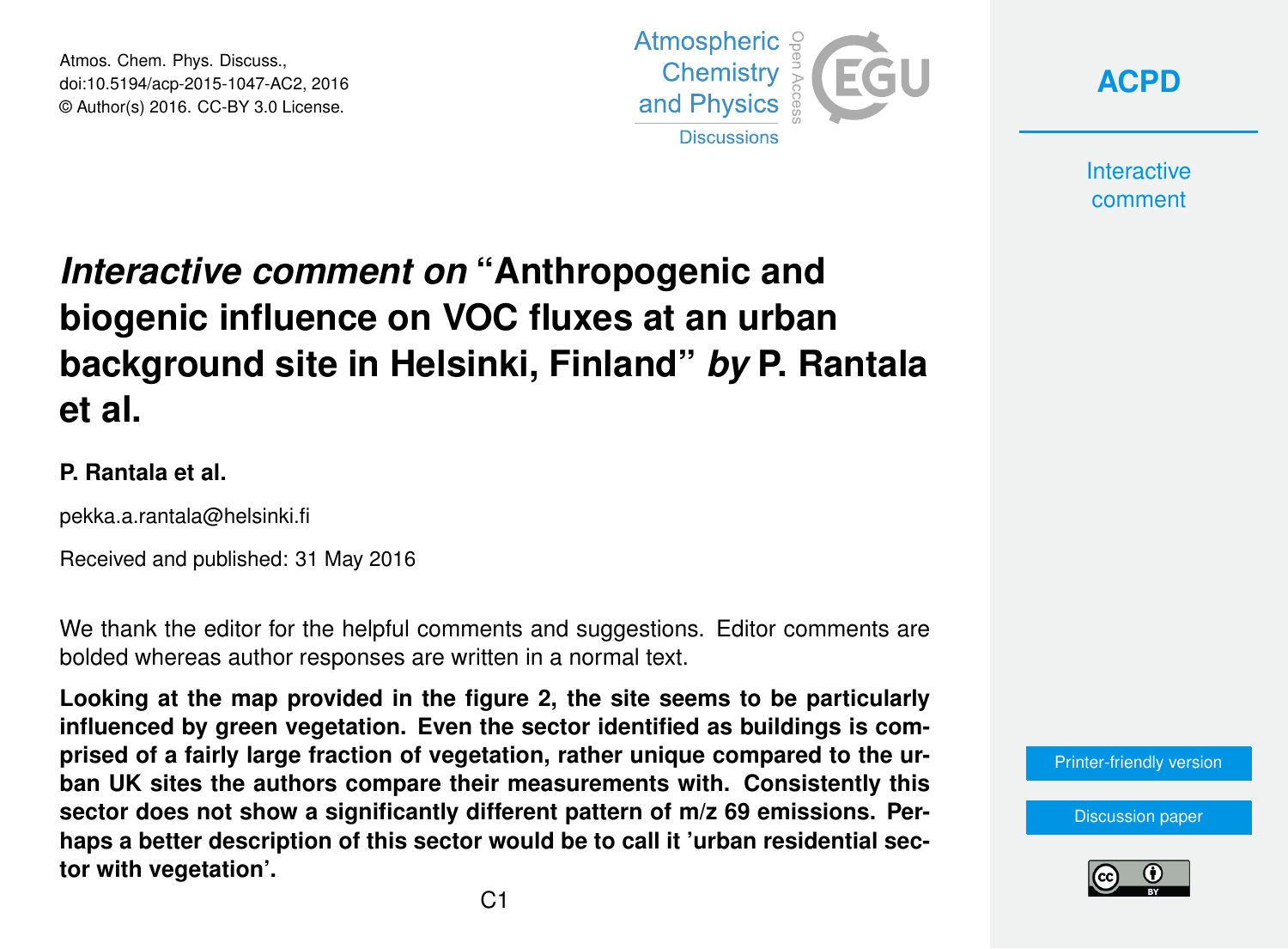This is true, the sectors have only small differences in vegetation coverage (Table 1). Therefore, the names of the sectors are somewhat vague but have been widely used in previous publications concerning the same site (Vesala et al., 2008; Järvi et al., 2012, 2014). In that sense, we would still like to use the original names. However, we expanded the discussion about the land use (section 2.1).

Temperature and PPFD normalized isoprene emissions were around the same from all wind directions. However, absolute values differ because the ambient temperature was typically the lowest when the wind blew from the built sector.

**BTEX emissions: The sector identified as road boarders to what it seems like an industrial complex (for example: at a distance of about 300-400 m a smoke stack is evident on google earth). It is argued that this sector is primarily influenced by road traffic. The influence of additional BTEX sources in this sector (other than traffic) could perhaps be obtained by explicitly comparing toluene to benzene fluxes during rush hour peaks with other periods. The upper limit of traffic related emission ratios should be close to 2 (1.9) based on the emission factor database for the average European fleet. The authors compare their measurements to other cities. In this context it is noted that Mexico City seems to be a special place with respect to many of the measured VOC fluxes. For example toluene measurements by Velasco et al., 2009, were thought to be influenced by local application of resin surrounding the flux tower resulting in toluene / benzene flux ratios of about 8-10. Measurements by Karl et al., 2009, reported a city wide average ratio of about 3.2 for Mexico City and concluded that about 60-70% of toluene could be due to evaporative emissions. Figure 11: It is noted that a correlation of fluxes between some compounds (such as toluene) and CO2 needs to be discussed with caution. For example most of traffic related toluene emissions are evaporative and not produced by the ICE - thus not intrinsically linked to CO2 tailpipe emissions. This is fundamentally different for benzene emissions for example, which are much more closely related to tail-pipe emis-** **Interactive** comment

[Printer-friendly version](http://www.atmos-chem-phys-discuss.net/acp-2015-1047/acp-2015-1047-AC2-print.pdf)

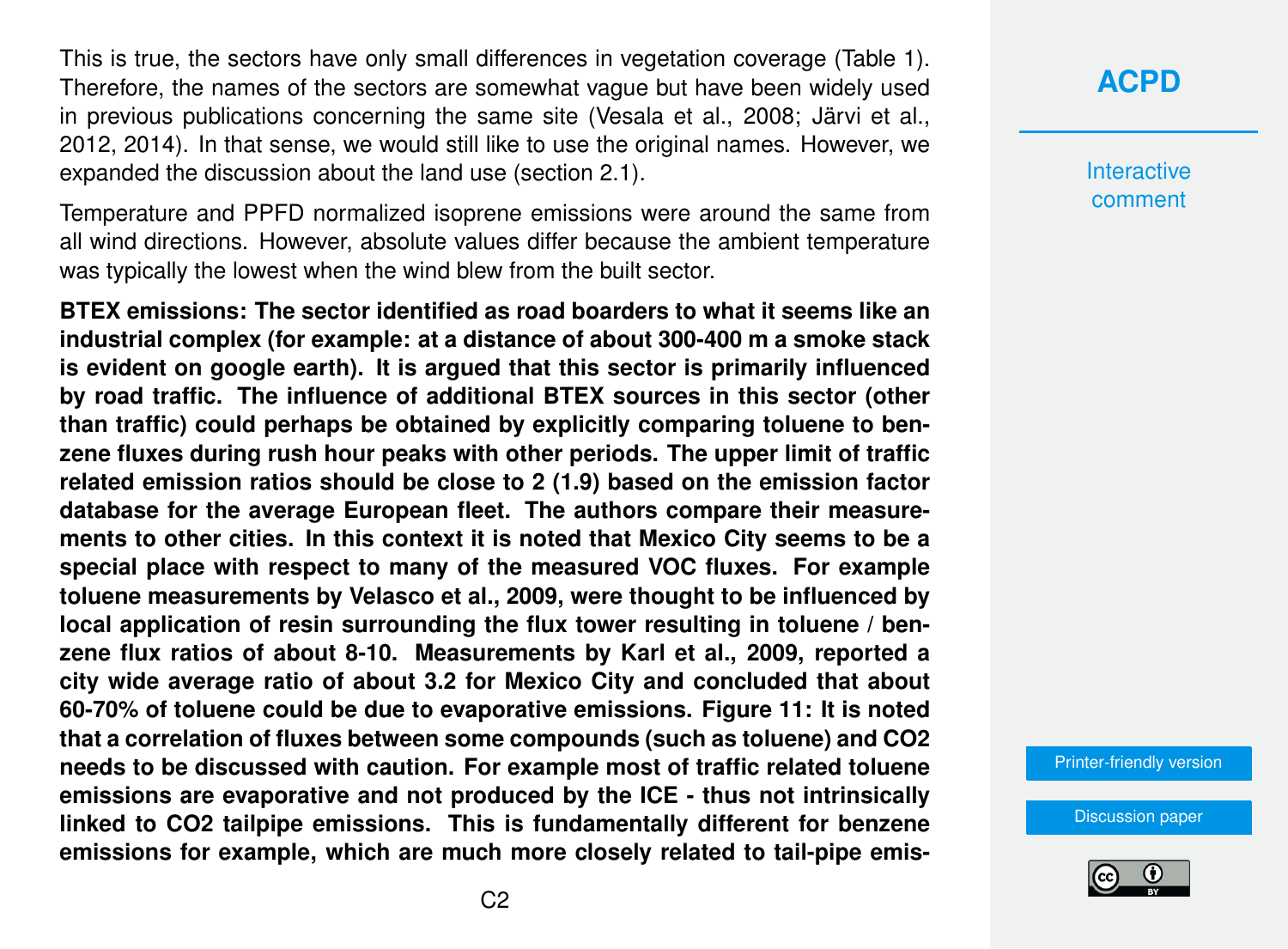#### **sions.**

We thank for the good suggestion. We calculated the ratio between the average toluene flux and the average benzene flux for two cases: all the data and periods when the traffic rate was over 2000 vehicles per hour. The ratios were  $2.9 \pm 0.7$  and  $3.1 \pm 1.0$ , respectively, indicating non-traffic related toluene sources. Interestingly, the ratio was higher for the high traffic period but the difference was statistically insignificant. On the other hand, the toluene fluxes alone followed also well the traffic counts with an intercept of  $4\pm5$  ng m<sup>-2</sup>s<sup>-1</sup>. Of course, toluene might still have evaporative emissions, but the traffic related emissions seemed to be still more important source if the offset is assumed to describe the non-traffic related emissions. We expanded the discussion related to non-traffic related sources of toluene and  $C_2$ -benzenes (sections 3.2.1 and 3.3). We also added Table A2 to the manuscript which contains the VOC to benzene flux ratios for each season.

We agree that the terrain in quite heterogeneous consisting of different land covers, but the old ceramic factory to which the editor likely refers to is not active anymore. The nearest industrial and workshop activities are over 800 -1000 m to the east south but these start to be already outside the flux footprint which typically expands less than that (e.g. Ripamonti et al. 2013, Figure 2). Also these emissions sources did not show up the in the Fig. S2 where the average VOC fluxes are plotted as a function of wind direction.

We also agree that the VOC fluxes are not totally comparable with the  $CO<sub>2</sub>$  fluxes as many VOCs have also other anthropogenic sources than  $CO<sub>2</sub>$  does. We pointed this out more carefully in the revised manuscript (section 3.3). The message of the comparison was to show that the low VOC fluxes measured in Helsinki are rather sensible when taking to account also low  $CO<sub>2</sub>$  fluxes, indicating less intense anthropogenic activities, such as traffic related emissions. However, we did not want to argue that those two emissions should have necessarily a linear dependency.

### **[ACPD](http://www.atmos-chem-phys-discuss.net/)**

**Interactive** comment

[Printer-friendly version](http://www.atmos-chem-phys-discuss.net/acp-2015-1047/acp-2015-1047-AC2-print.pdf)